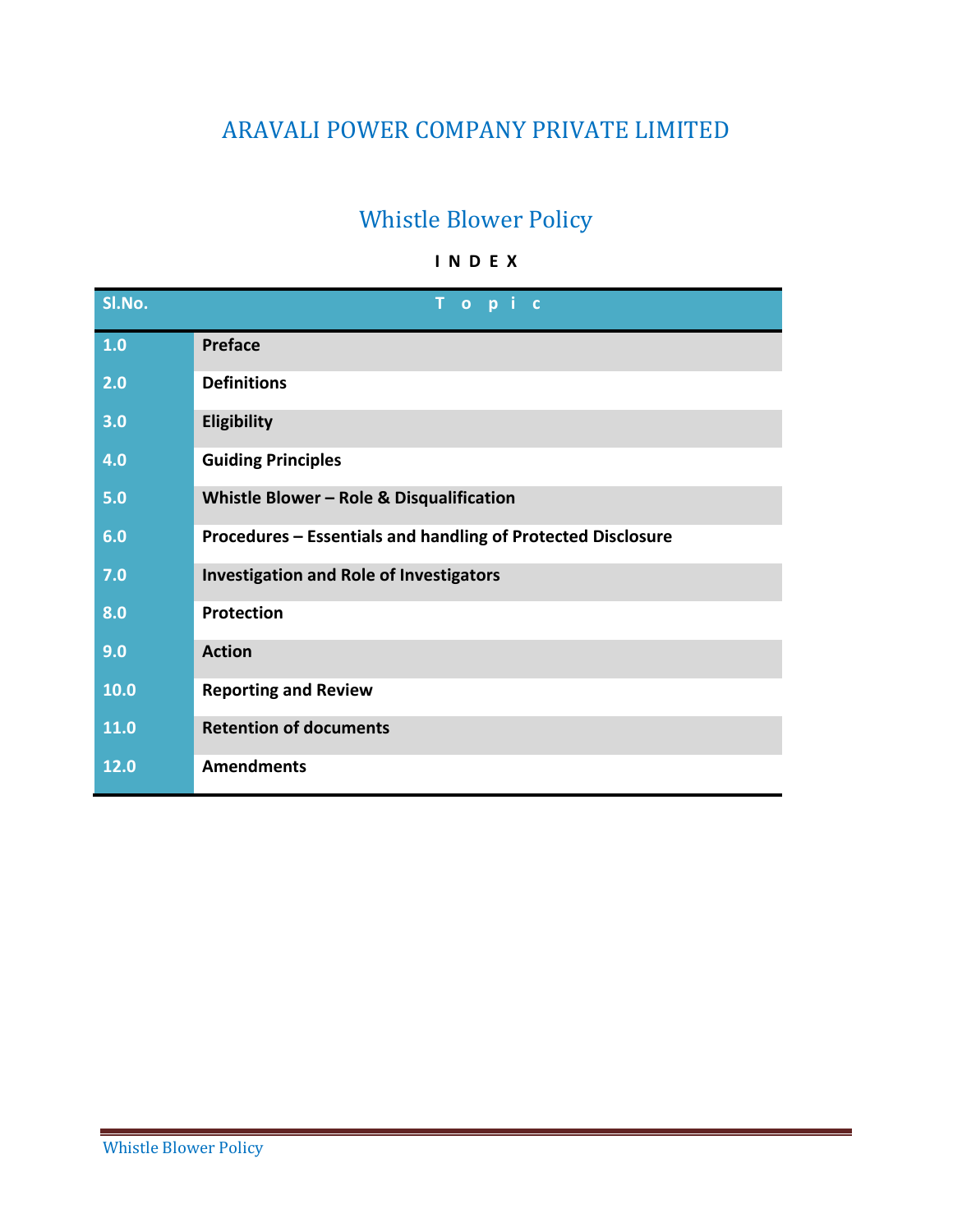#### **WHISTLE BLOWER POLICY**

#### **1.Preface:**

The Company believes in conducting its business in a fair and transparent manner by adopting highest standards of professionalism, honesty, integrity and ethical behavior. As such the Company endeavors to work against corruption in all its forms including demand and acceptance of illegal gratification and abuse of official position with a view to obtain pecuniary advantage for self or any other person.

Aravali Power Company Private Limited (APCPL) was incorporated on  $21^{st}$  December, 2006 as a Joint Venture Company of NTPC Limited, Indraprastha Power Generation Company Limited (IPGCL) & Haryana Power Generation Corporation Limited (HPGCL) with 50:25:25 equity participation respectively.

Presently, most of the employees of the Company are on secondment basis from NTPC Limited and are subject to Conduct, Discipline and Appeal rules, Service Rules and Standing Orders of NTPC Limited which govern the conduct of Management employees and workmen. The Vigilance deptt. of the Company is also empowered to initiate investigations on its own and act on complaints received from public / employees, with regard to violation of Company's rules and procedures and code of ethics in the conduct of business.

Any actual or potential violation of the Company's rules, regulations and policy governing the conduct of business is a matter of serious concern for the Company. The Company is therefore committed to developing a culture where it is safe for employees to raise concerns about instances if any, where such rules, regulations and policy are not being followed or any fraud has been committed or business has been conducted in an unethical manner.

Further, as per the provisions of the Rule 7 of the Companies ( Meeting of the Board and its Powers) Rule, 2014 every company which has borrowed money from banks & financial institutions in excess of Rs. 50 Crore is required to establish a vigil mechanism for their directors & employees. In Companies, which are not required to constitute Audit Committee under the Companies Act, 2013 (like APCPL), the Director nominated by the Board shall oversee the vigil mechanism and to whom other directors and employees may report their concern. However, since the Company has constituted an Audit Committee on voluntary basis, the Audit Committee shall also oversee the vigil mechanism/whistle blower policy of the Company.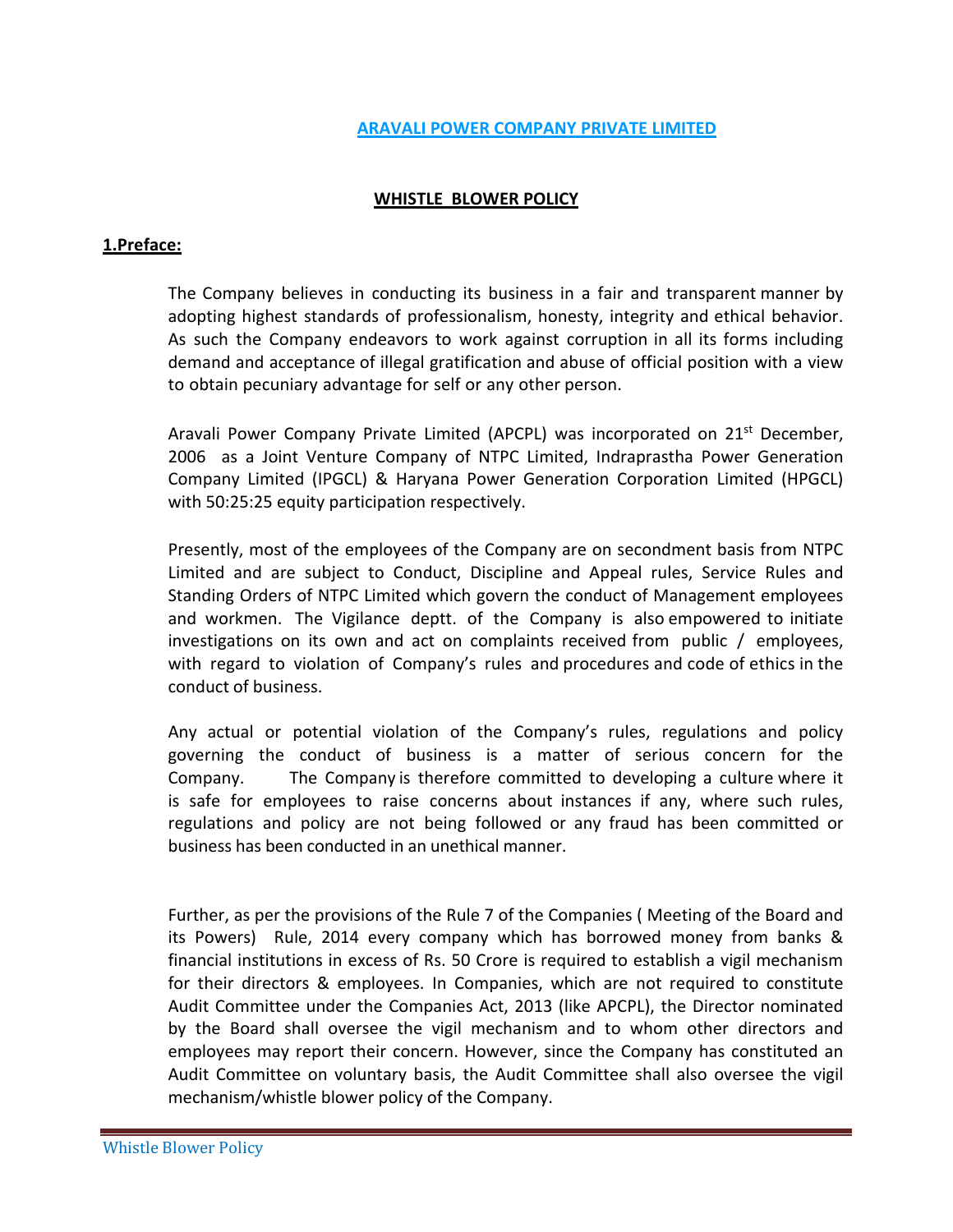Keeping in view the requirement of the Companies Act, 2013, APCPL proposed to formulate a Whistle Blower Policy in line with the Whistle Blower Policy of the NTPC Limited for employees to report to the management about unethical behavior, actual or suspected fraud or any improper activity. This mechanism is also required to provide for adequate safeguards against victimization of employees, who avail of the mechanism and for direct access to the to the Director designated by the Board in this regard.

The objective of Whistle Blower Policy is to build and strengthen a culture of transparency and trust in the organization and to provide employees with a framework / procedure for responsible and secure reporting of improper activities (whistle blowing) within the company and to protect employees wishing to raise a concern about improper activity / serious irregularities within the Company.

The policy does not absolve employees from their duty of confidentiality in the course of their work. It is also not a route for taking up personal grievances.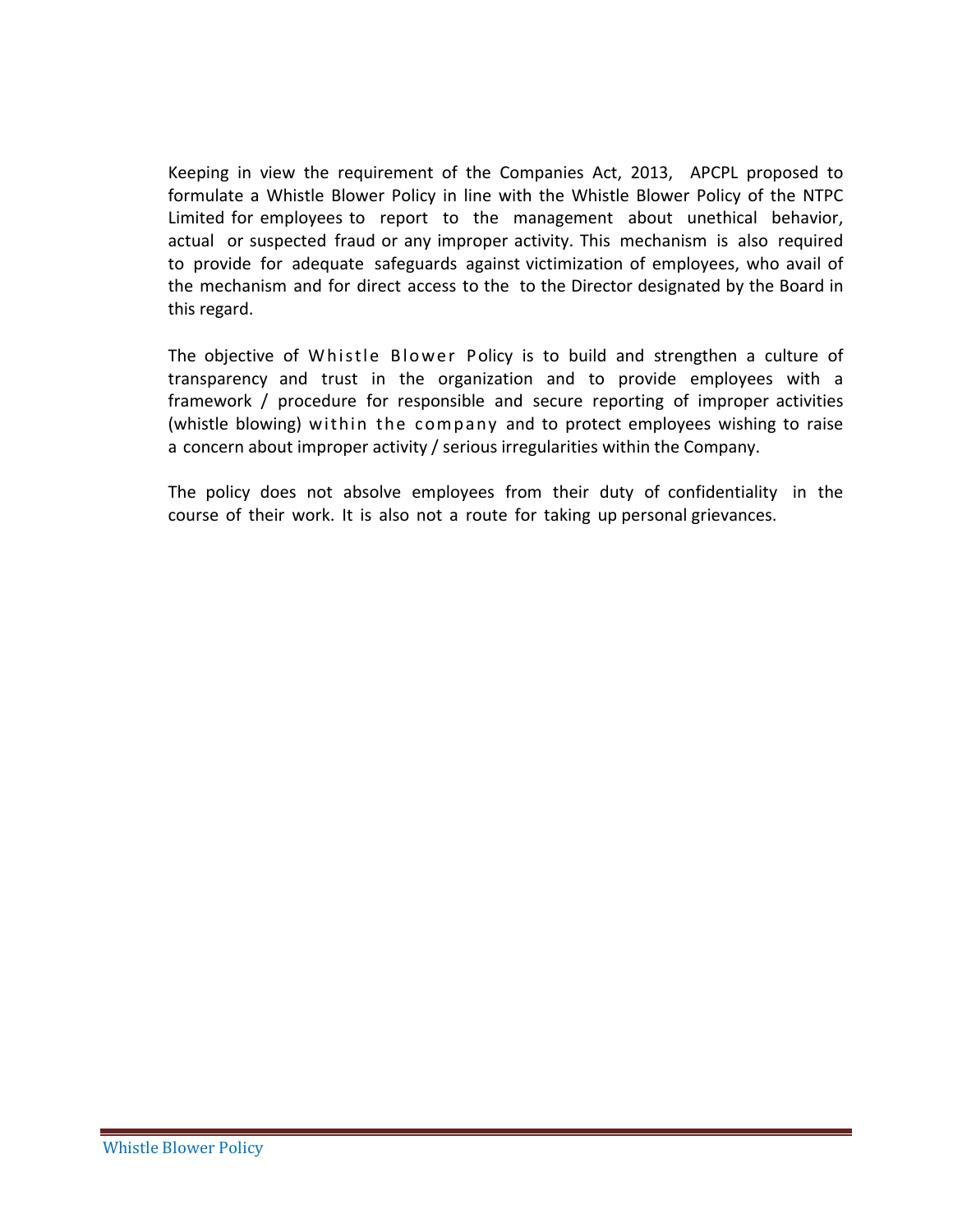#### **2.Definitions:**

- 1. **"Äudit Committee"** means the Audit Committee constituted by the Board of Directors.
- 2. **"Company"** means Aravali Power Company Private Limited.
- 2. **"Competent Authority"** means the director designated by the Board of Directors to oversee the whistle blower policy of the Company and will include any person(s) to whom he may delegate any of his powers as the Competent Authority under this policy from time to time.
- 3. **"Employee"**  means every employee whose name appears on rolls of the company (whether working in India or abroad) including the CEO of the Company and employees posted on secondment basis from the NTPC Limited.
- 4. **"Improper Activity"**  means any activity by an employee of the Company that is undertaken in performance of his or her official duty, whether or not that act is within the scope of his or her employment, and that is in violation of any law or the rules of conduct applicable to the employee, including but not limited to abuse of authority, breach of contract, manipulation of company data, pilferage of confidential / proprietary information, criminal offence, corruption, bribery, theft, conversion or misuse of the Company's property, fraudulent claim, fraud or willful omission to perform the duty, or that is economically wasteful or involving gross misconduct, incompetence or gross inefficiency and any other unethical biased favoured or imprudent act.

Activities which have no nexus to the working of the Company and are purely of personal nature are specifically excluded from the definition of Improper Activity.

- 5. **"Investigators"**  mean those persons authorized, appointed, consulted or approached by the Competent Authority in connection with conducting investigation into a protected disclosure and includes the Auditors of the Company.
- 6. **"Protected Disclosure"**  means any communication made in good faith that discloses or demonstrates information that may evidence unethical or "Improper Activity".
- 7. **"Service Rules"** means the Conduct, Discipline and Appeal rules as may be applicable on the employees and the applicable Standing Orders, as the case may be.
- 8. **"Subject"** means an employee against or in relation to whom a Protected Disclosure has been made or evidence gathered during the course of an investigation.
- 9. **"Whistle Blower"**  means an Employee making a Protected Disclosure under this policy.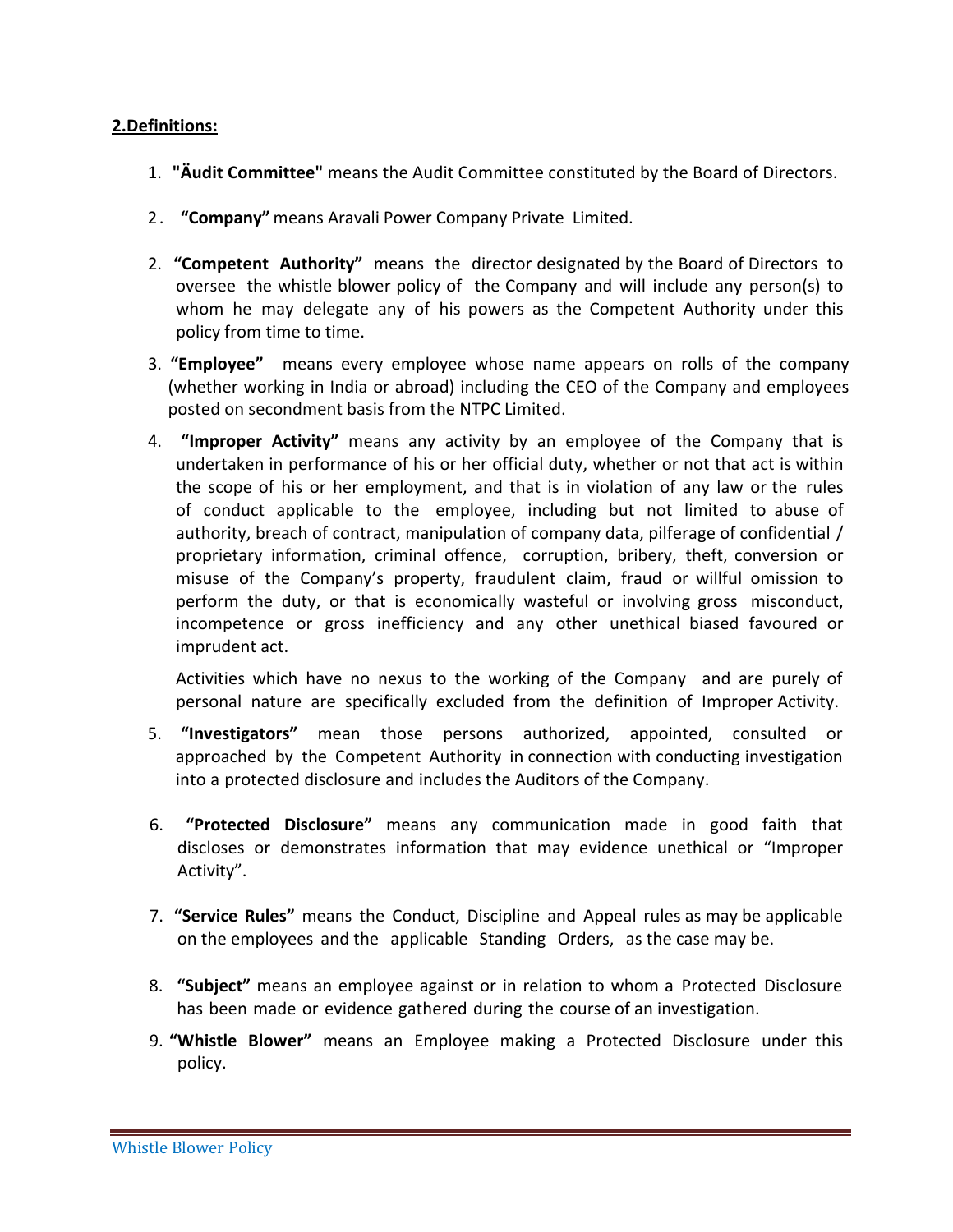## **3.Eligibility:**

All employees of the Company are eligible to make "Protected Disclosures".

#### **4.Guiding Principles:**

- 1. Protected disclosures are acted upon in a time bound manner.
- 2. Complete confidentiality of the Whistle Blower is maintained
- 3. The Whistle Blower and  $/$  or the person(s) processing the Protected Disclosure are not subjected to victimization.
- 4. Evidence of the Protected Disclosure is not concealed and appropriate action including disciplinary action is taken in case of attempts to conceal or destroy evidence.
- 5. Subject of the Protected Disclosure i.e person against or in relation to whom a protected disclosure has been made, is provided an opportunity of being heard.

#### **5.Whistle Blower – Role & Disqualifications: A) Role**

- 1. The Whistle Blower's role is that of a reporting party with reliable information.
- 2. The Whistle Blower is not required or expected to conduct any investigations on his own.
- 3. The Whistle Blower does not have any right to participate in investigations.

4. Protected Disclosure will be appropriately dealt with by the Competent Authority.

5. The Whistle Blower shall have a right to be informed of the disposition of his disclosure except for overriding legal or other reasons on his written request.

#### **B) Disqualifications:**

1. Genuine Whistle Blowers will be accorded protection from any kind of unfair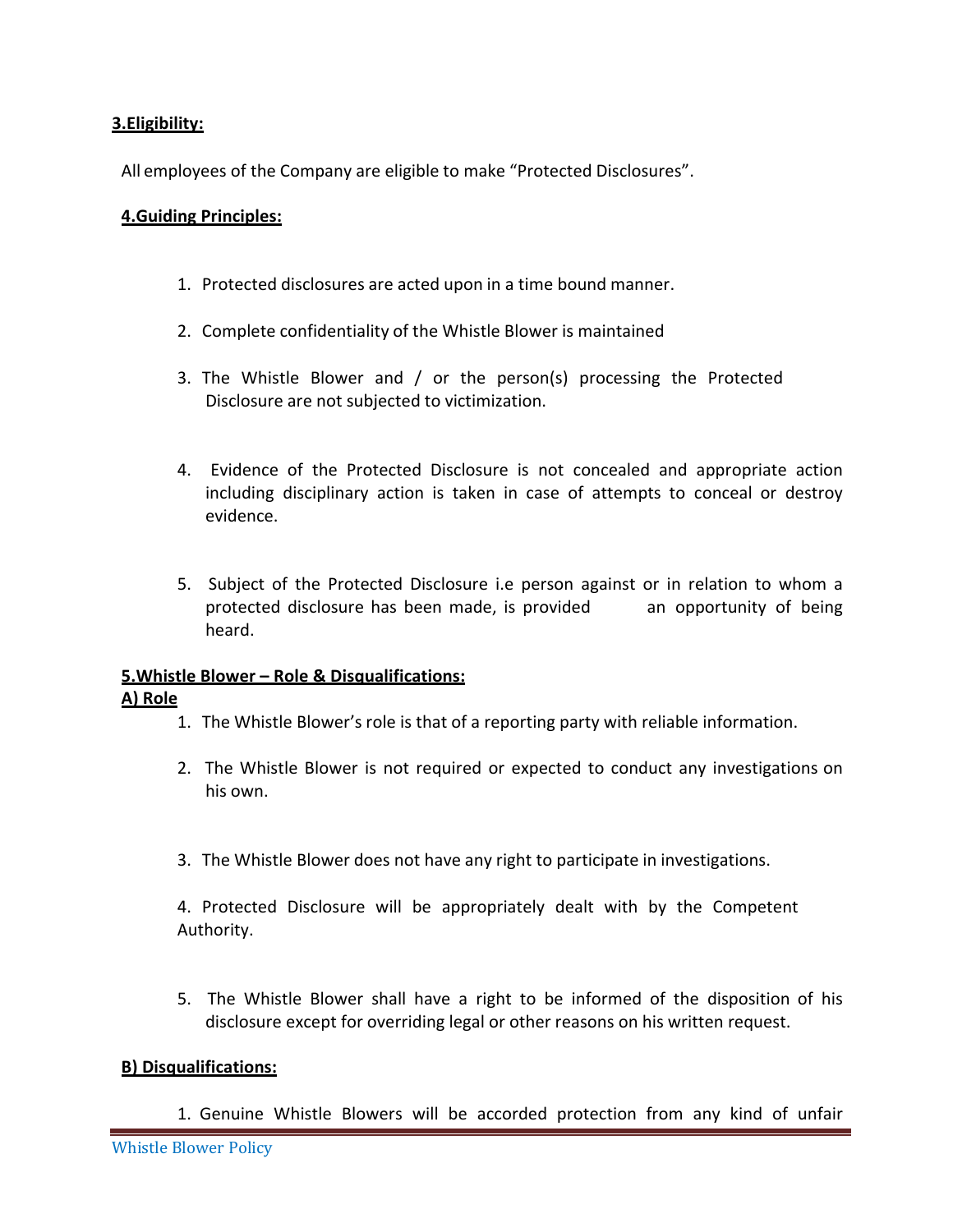treatment / victimization. However, any abuse of this protection will warrant disciplinary action against him.

- 2. Whistle Blowers, who make any Protected Disclosures, which have been subsequently found to be motivated or malafide or malicious or frivolous, baseless or reported otherwise than in good faith, will be liable for disciplinary action as per the applicable Service Rules.
- 3. Whistle Blowers, who make three Protected Disclosures, which have been subsequently found to be malafide, frivolous, baseless, malicious or reported otherwise than in good faith, will be disqualified from reporting further Protected Disclosure under this policy.

## **6. Procedures ‐ Essentials and handling of Protected Disclosure:**

- 1. The Protected Disclosure / Complaint should be attached to a letter bearing the identity of the whistle blower / complainant i.e. his/her Name, Employee Number and Location, and should be submitted in a **closed / secured / sealed envelope** addressed to the Competent Authority which should be **superscribed**  "**Protected Disclosure**". (If the envelope is not superscribed and closed / sealed / secured, it will not be possible to provide protection to the whistle blower as specified under this policy).
- 2. If the Whistle Blower believes that there is a conflict of interest between the Competent Authority and the whistle blower, he may send his protected disclosure directly to the Chairman, of the Board of Directors of the Company c/o the Company Secretary.
- 3. Anonymous or pseudonymous protected disclosure shall not be entertained.
- 4. Protected Disclosure should either be typed or written in legible hand writing in English, Hindi or Regional language of the place of employment of the whistle blower and should provide a clear understanding of the Improper Activity involved orissue / concern raised.
- 5. Protected Disclosures should be factual and not speculative or in the nature of a conclusion, and should contain as much specific information as possible to allow for proper assessment of the nature and extent of the concern and should keep in investigation.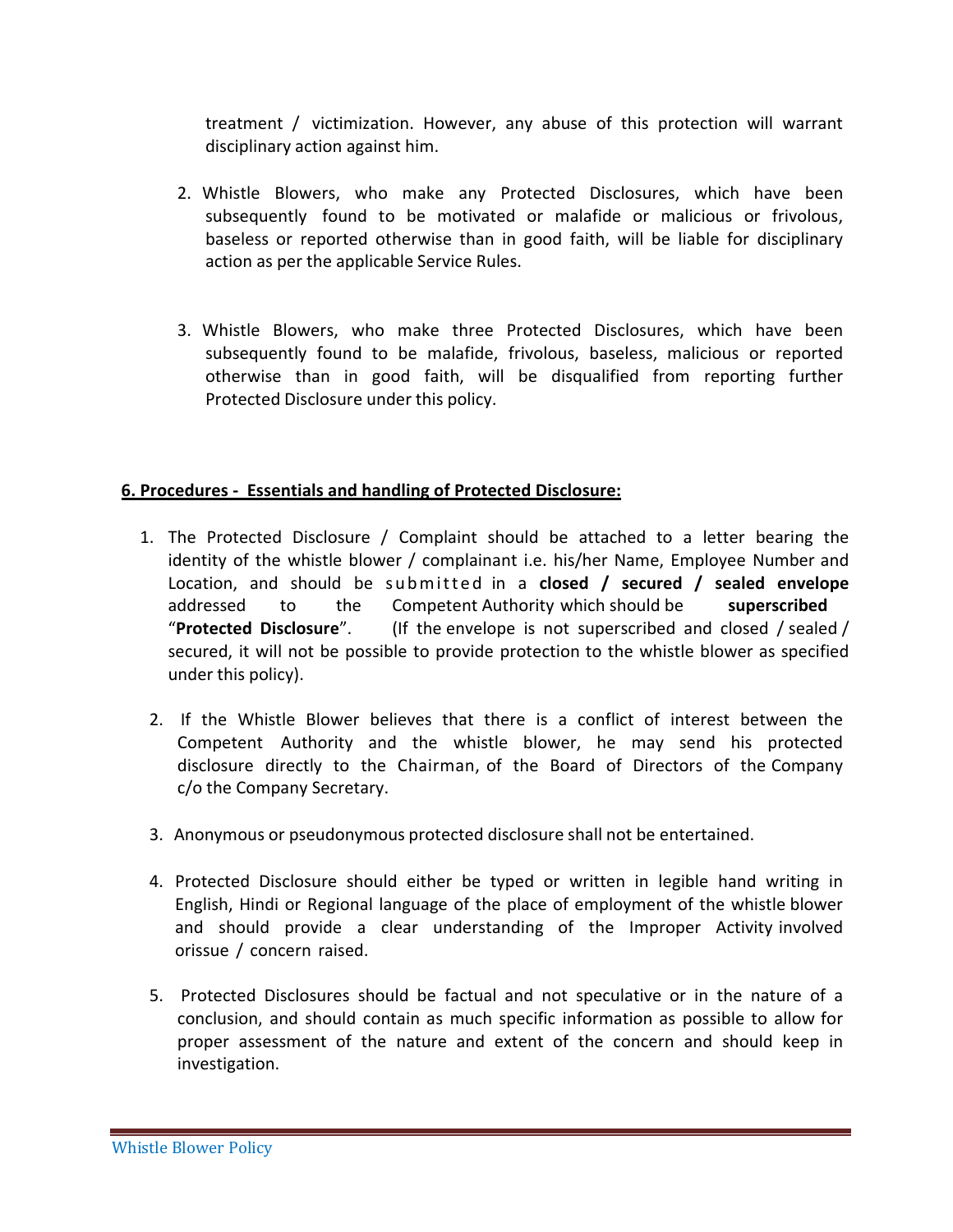6. In order to protect identity of the person, Competent Authority will not issue any acknowledgement and whistle blowers are advised not to enter into any further correspondence.

## **7. Investigations and Role of Investigators:**

**A.** On receipt of Protected Disclosure, the Competent Authority shall detach the covering letter and verify / confirm the authenticity of the Whistle Blower. On receipt of confirmation, the protected disclosure may be forwarded to the investigators for investigation. **Investigation** 

1. Investigations will be launched only after a preliminary review by the Competent Authority which establishes that;

- i) The alleged act constitutes an improper or unethical activity or conduct, and
- ii) The allegation is supported by information specific enough to be investigated or in cases where the allegation is not supported by specific information but it is felt that the concerned matter deserves investigation.
- 2. If the Competent Authority determines that an investigation is not warranted, reason(s) for such determination shall be recorded in writing.
- 3. If the Competent Authority is prima facie satisfied that the Protected Disclosure warrants investigation of the alleged improper activity, Competent Authority will direct appropriate investigating machinery of the Company to investigate the matter.
- 4. The decision to conduct an investigation taken by the Competent Authority is by itself not to be construed as an accusation and is to be treated as a neutral fact-finding process.
- 5. The identity of a Subject and the Whistle Blower will be kept confidential to the extent possible given the legitimate needs of law and the investigation.
- 6. Subjects will normally be informed of the allegations at the outset of a formal investigation and will be given opportunities for providing their inputs during the investigation.
- 7. Subjects shall have a duty to co‐operate with the Competent Authority or any of the Investigators during investigation to the extent that such co-operation will not compromise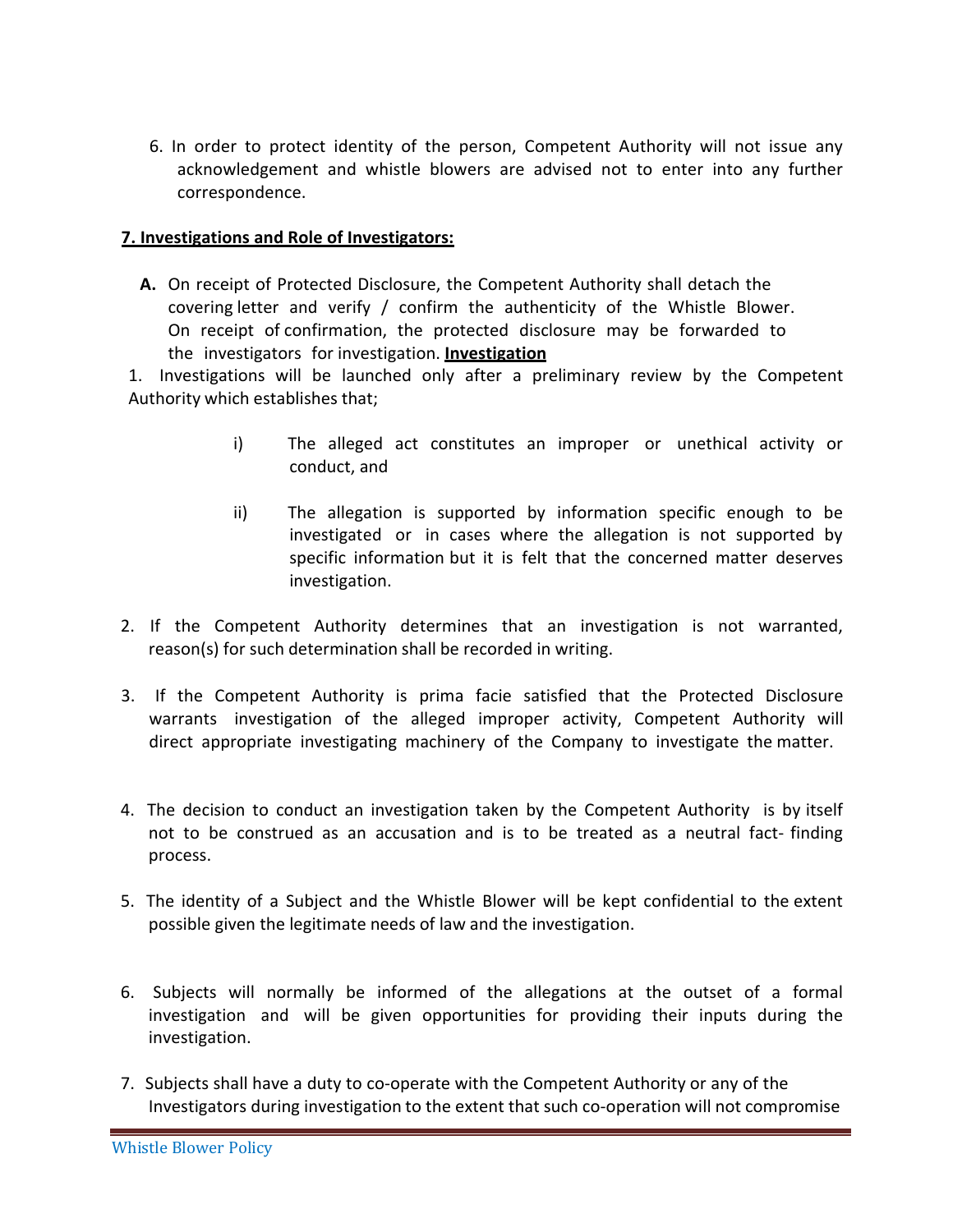self‐incrimination protections available under the applicable laws.

- 8. Subjects have a responsibility not to interfere with the investigation. Evidence shall not be withheld, destroyed or tampered with, and witnesses shall not be influenced, coached, threatened or intimidated by the Subjects.
- 9. Unless there are compelling reasons not to do so, Subjects will be given the opportunity to respond to material findings contained in an investigation report. No allegation of wrongdoing against a Subject shall be considered as maintainable unless there is good evidence in support of the allegation.
- 10. Subjects have a right to be informed of the outcome of the investigation.
- 11. The investigation shall be completed normally within 45 days of the date of receipt of the protected disclosure or such extended period as the Competent Authority may permit for reasons to be recorded.

## **B) Role of Investigators:**

- 1. Investigators are required to conduct a process towards fact‐finding and analysis. Investigators shall derive their authority from Competent Authority when acting within the course and scope of their investigation.
- 2. All Investigators shall perform their role in an independent and unbiased manner. Investigators have a duty of fairness, objectivity, thoroughness, ethical behavior and observance of professional standards.

## **8.Protection:**

- 1. The identity of the Whistle Blower shall be kept confidential.
- 2. No unfair treatment will be meted out to a Whistle Blower by virtue of his/her having reported a Protected Disclosure under this Policy.
- 3. Complete protection, will be given to Whistle Blowers against any unfair practice like retaliation, threat or intimidation of termination / suspension of service, disciplinary action, transfer, demotion, refusal of promotion, or the like including any direct or indirect use of authority to obstruct the Whistle Blower's right to continue to perform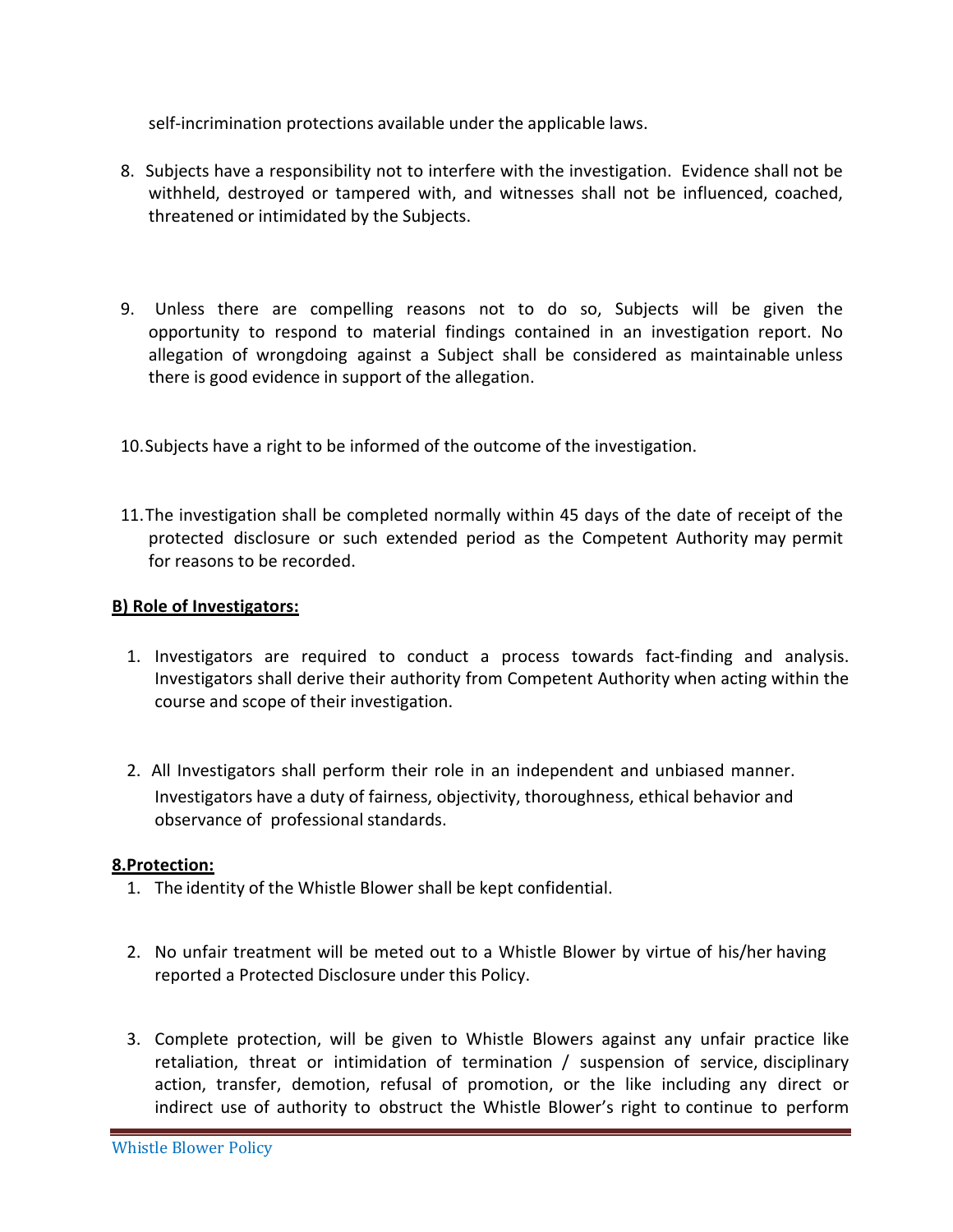his duties / functions including making further Protected Disclosure.

- 4. If the Whistle Blower is required to give evidence in criminal or disciplinary proceedings, arrangements will be made for the Whistle Blower to receive advice about the procedure. Expenses incurred by the Whistle Blower in connection with the above, towards travel etc. will be reimbursed as per normal entitlements.
- 5. A Whistle Blower may report any violation of the above clause to the Competent Authority who shall investigate into the same and take corrective action as may be required.
- 6. Any other Employee assisting in the said investigation shall also be protected to the same extent as the Whistle Blower.
- 7. Whistle Blower shall have direct access to the Director designated by the Board against victimization.

### **9.Action:**

- 1. If the Competent Authority is of the opinion that the investigation discloses the existence of improper activity which is an offence punishable in law, the Competent Authority may direct the concerned authority to take disciplinary action under the provision of applicable Service Rules and / or initiate action under applicable statutory provisions.
- 2. If the Competent Authority is of the opinion that the investigation discloses the existence of improper activity which warrants disciplinary action against the subject employee(s), the Competent Authority shall report the matter to the concerned Disciplinary Authority for appropriate disciplinary action.
- 3. If the Competent Authority is satisfied that the protected disclosure is false, motivated or vexatious, the Competent Authority may report the matter to the concerned Disciplinary Authority for appropriate disciplinary action against the whistle blower.
- 4. The Competent Authority shall take such other remedial action as deemed fit to remedy the improper activity mentioned in the protected disclosure or to prevent the re‐occurrence of such improper activity.
- 5. If the Competent Authority is of opinion that the investigation discloses that no further action on the protected disclosure is warranted, he shall so record in writing.